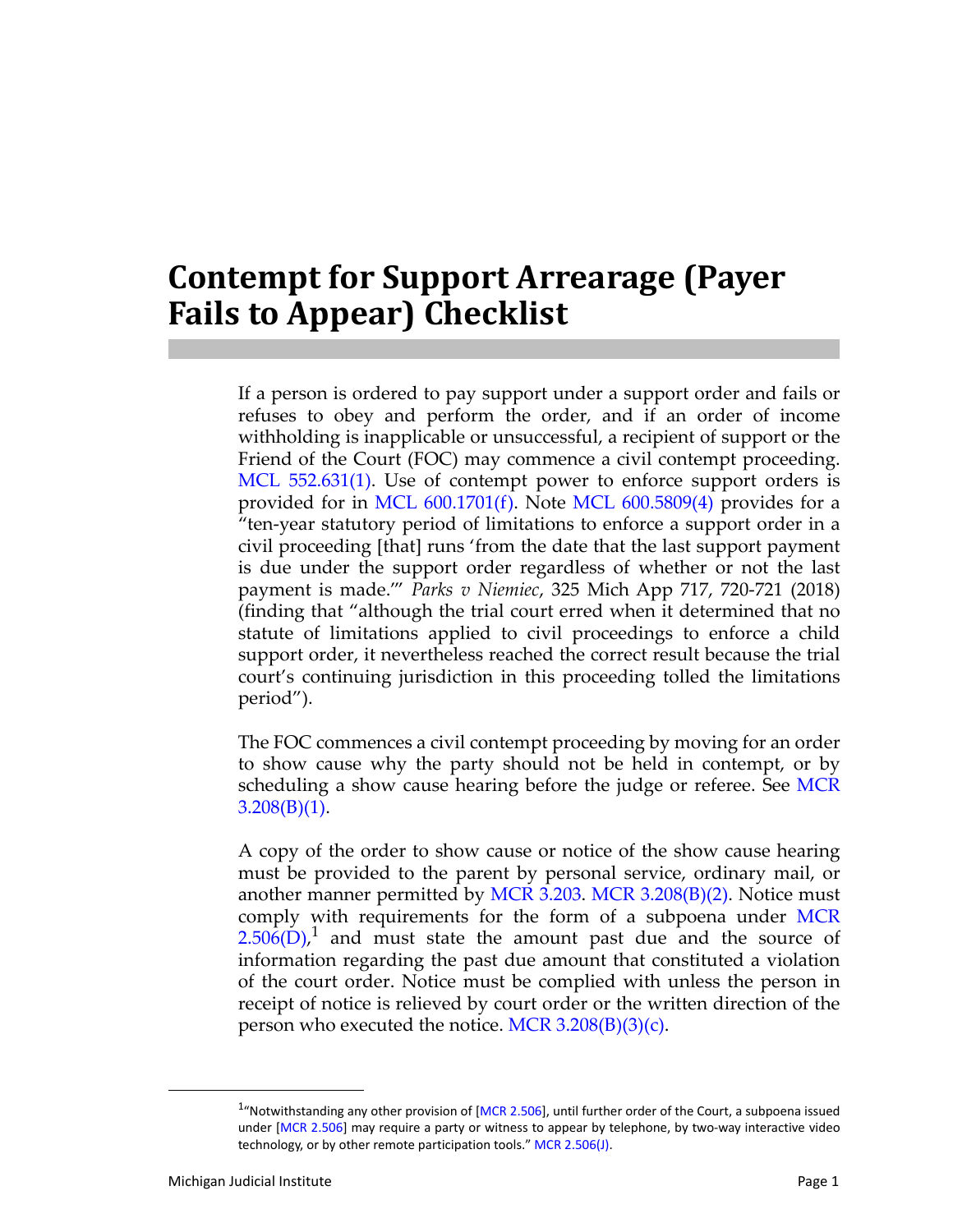The show cause hearing cannot be held until the passage of seven days since the order or notice was served on the party or nine days after mailing, if the party was served by ordinary mail. [MCR 3.208\(B\)\(4\).](http://courts.mi.gov/Courts/MichiganSupremeCourt/rules/Documents/HTML/CRs/Ch%203/Court%20Rules%20Book%20Ch%203-Responsive%20HTML5/index.html#t=Court_Rules_Book_Ch_3%2FCourt_Rules_Chapter_3%2FCourt_Rules_Chapter_3.htm)

The court may hold the show cause hearing without the FOC unless a party presents evidence that requires the court to receive further information from the FOC's records before making a decision. [MCR](http://courts.mi.gov/Courts/MichiganSupremeCourt/rules/Documents/HTML/CRs/Ch%203/Court%20Rules%20Book%20Ch%203-Responsive%20HTML5/index.html#t=Court_Rules_Book_Ch_3%2FCourt_Rules_Chapter_3%2FCourt_Rules_Chapter_3.htm)  $3.208(B)(5)$ .

Procedures to follow during the show cause hearing:

- $\Box$  Ensure proper notice has been provided. See [MCR 3.208\(B\)\(2\)-](http://courts.mi.gov/Courts/MichiganSupremeCourt/rules/Documents/HTML/CRs/Ch%203/Court%20Rules%20Book%20Ch%203-Responsive%20HTML5/index.html#t=Court_Rules_Book_Ch_3%2FCourt_Rules_Chapter_3%2FCourt_Rules_Chapter_3.htm) [\(3\)](http://courts.mi.gov/Courts/MichiganSupremeCourt/rules/Documents/HTML/CRs/Ch%203/Court%20Rules%20Book%20Ch%203-Responsive%20HTML5/index.html#t=Court_Rules_Book_Ch_3%2FCourt_Rules_Chapter_3%2FCourt_Rules_Chapter_3.htm).
- $\Box$  Payer FAILS to appear,<sup>2</sup> MUST do one or more of the following (as the court considers appropriate given the information available at the hearing):

**The DE DE 2018** The payer in contempt for failure to appear. [MCL](http://legislature.mi.gov/doc.aspx?mcl-552-631) [552.631\(1\)\(a\).](http://legislature.mi.gov/doc.aspx?mcl-552-631)

- **The DED DED** of the payer in contempt under [MCL 552.633](http://legislature.mi.gov/doc.aspx?mcl-552-633). [MCL](http://legislature.mi.gov/doc.aspx?mcl-552-631) [552.631\(1\)\(b\)](http://legislature.mi.gov/doc.aspx?mcl-552-631). Refer to the Michigan Judicial Institute's *[Contempt for Support Arrearage \(Payer Appears\) Checklist](https://mjieducation.mi.gov/documents/family-qrms/531-contempt-for-support-arrearage-payer-appears-checklist)* for finding a payer in contempt under [MCL 552.633.](http://legislature.mi.gov/doc.aspx?mcl-552-633)
- Adjourn the contempt proceeding. [MCL 552.631\(1\)\(d\).](http://legislature.mi.gov/doc.aspx?mcl-552-631)
- Dismiss the contempt proceeding if the court determines that the payer is not in contempt. MCL  $552.631(1)(e)$ .
- Issue a bench warrant for the payer's arrest that:
	- $\Box$  requires the payer be brought before the court without unnecessary delay for further proceedings in connection with the contempt proceedings. [MCL](http://legislature.mi.gov/doc.aspx?mcl-552-631) [552.631\(1\)\(c\).](http://legislature.mi.gov/doc.aspx?mcl-552-631)
	- $\square$  says the payer is subject to arrest if apprehended or detained anywhere in Michigan AND requires, on arrest, unless the payer deposits a cash performance bond in the manner required by [MCL 552.632,](http://legislature.mi.gov/doc.aspx?mcl-552-632)<sup>3</sup> the

<sup>2</sup> If the payer appears for the show cause hearing, refer to the Michigan Judicial Institute's *[Contempt for](https://mjieducation.mi.gov/documents/family-qrms/531-contempt-for-support-arrearage-payer-appears-checklist) [Support Arrearage \(Payer Appears\) Checklist](https://mjieducation.mi.gov/documents/family-qrms/531-contempt-for-support-arrearage-payer-appears-checklist)*.

<sup>&</sup>lt;sup>3</sup> If the payer is arrested in Michigan, the payer must remain in custody until there is a hearing OR the payer posts an adequate cash performance bond. [MCL 552.632\(1\)](http://legislature.mi.gov/doc.aspx?mcl-552-632). If the payer cannot post the cash performance bond in the amount stated in the bench warrant, the court MUST hold the hearing within 48 hours, excluding weekends and holidays. See [MCL 552.632\(1\).](http://legislature.mi.gov/doc.aspx?mcl-552-632) For a checklist on the procedures for holding a hearing on a bench warrant, see the Michigan Judicial Institute's *[Hearing on Bench Warrant Checklist](https://mjieducation.mi.gov/documents/family-qrms/546-hearing-on-the-merits-of-the-bench-warrant-checklist)*.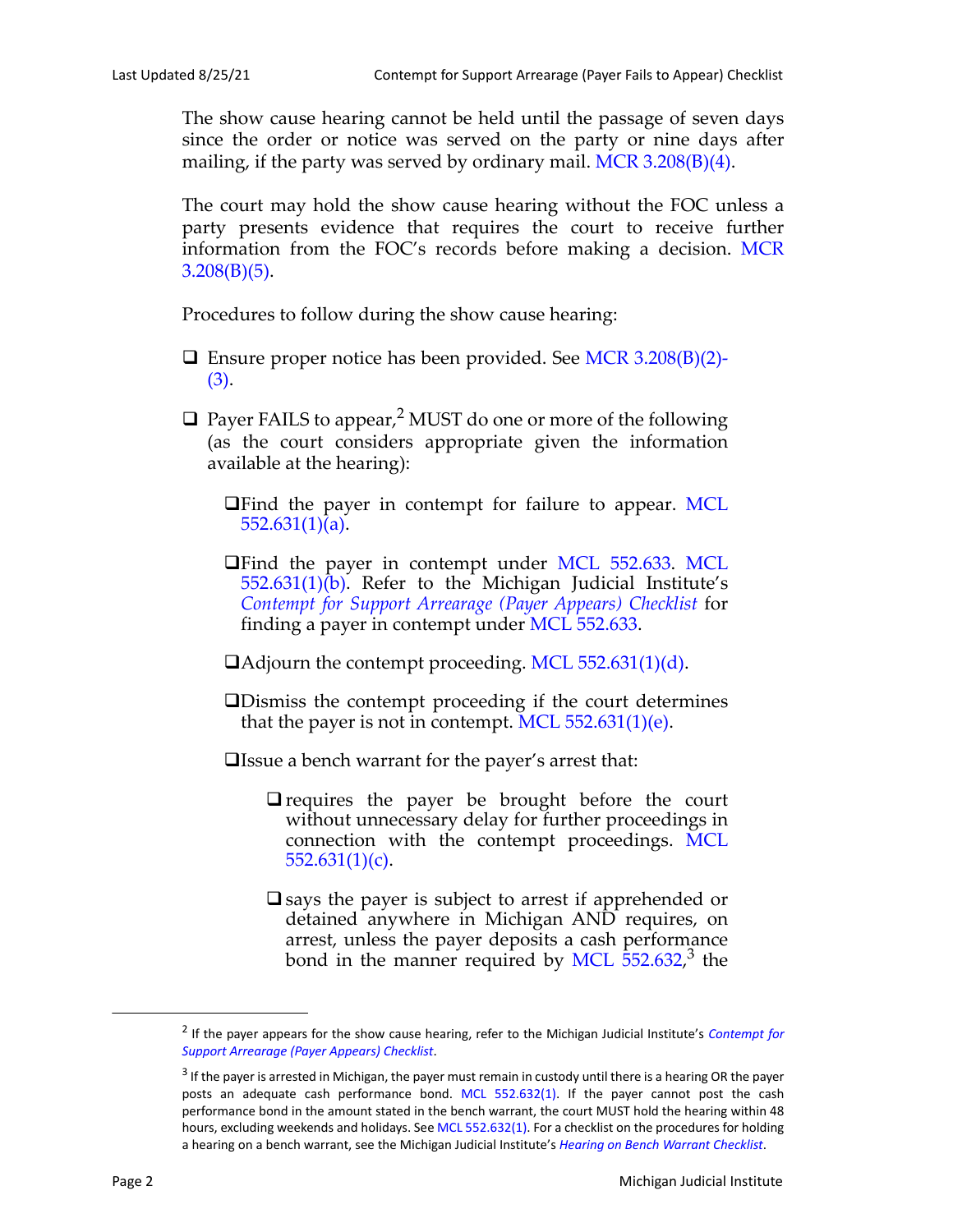payer must remain in custody until the time of the hearing. [MCL 552.631\(3\)](http://legislature.mi.gov/doc.aspx?mcl-552-631).

- $\square$  specifies in the bench warrant the cash performance bond amount (not less than \$500 or 25% of the arrearage, whichever is greater).
	- $\Box$ may set the cash performance bond at an amount up to 100% of the arrearage and add to the amount of the required deposit the amount of the costs the court may require under [MCL](http://legislature.mi.gov/doc.aspx?mcl-552-631) [552.631\(4\).](http://legislature.mi.gov/doc.aspx?mcl-552-631) [MCL 552.631\(3\)](http://legislature.mi.gov/doc.aspx?mcl-552-631).
- $\Box$  requires a payer arrested on a felony warrant issued for a violation of [MCL 750.165](http://legislature.mi.gov/doc.aspx?mcl-750-165) to remain in custody until the preliminary examination (unless the payer deposits a cash performance bond in the manner required by [MCL 552.632\).](http://legislature.mi.gov/doc.aspx?mcl-552-632)

 $\Box$ may order a recall of the bench warrant on notification that a payer who has an outstanding bench warrant under [MCL 552.631](http://legislature.mi.gov/doc.aspx?mcl-552-631) has been arrested or arraigned on a felony warrant for a violation of [MCL 750.165.](http://legislature.mi.gov/doc.aspx?mcl-750-165) [MCL 552.631\(3\)](http://legislature.mi.gov/doc.aspx?mcl-552-631).

- $\Box$  except for good cause shown on the record, orders the payer to pay the costs related to the hearing, the issuance of the warrant, the arrest, and any later hearings. [MCL 552.631\(4\)](http://legislature.mi.gov/doc.aspx?mcl-552-631).
- $\Box$  also, in addition to issuing the bench warrant, may enter an order permitting a law enforcement agency to render any vehicle owned by the payer temporarily inoperable, by booting or another similar method, subject to release on deposit of an appropriate bond. [MCL 552.631\(5\).](http://legislature.mi.gov/doc.aspx?mcl-552-631)

For court forms related to domestic relations actions, see the One Court of Justice [website.](http://courts.mi.gov/administration/scao/forms/pages/search-for-a-form.aspx)

For additional domestic relations resources, see the Friend of the Court Bureau [website.](http://courts.mi.gov/Administration/SCAO/OfficesPrograms/FOC/Pages/default.aspx)